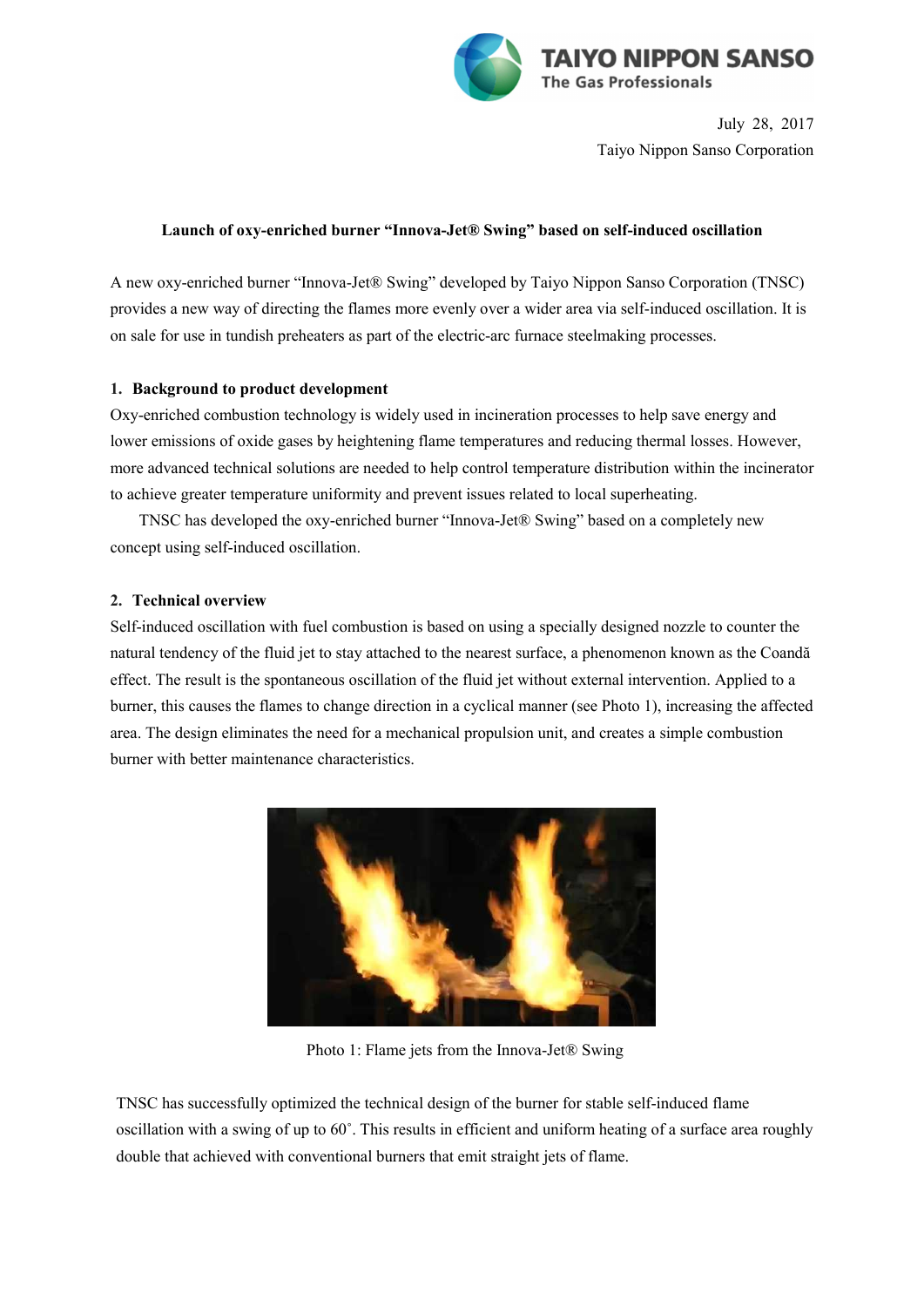#### **3. Potential applications**

One of the potential applications of the Innova-Jet® Swing technology is in the tundish preheaters used in the steelmaking process. A tundish is a holding vessel for molten metal used in continuous casting, in which the steel is poured continuously into molds to set slowly. The long, shallow structure of the tundish means that the molten steel must usually be preheated to more than 1,000˚C before pouring (see Figure 1).



**Figure 1: Tundish application for burners**

It is hard to achieve an even temperature distribution on a horizontal-type reactor with a conventional burner. The use of oxy-enriched combustion has led to the issue of locally superheated spots occurring directly below the burners, thereby reducing the longevity of the reactor vessel due to incineration damage. This problem did not typically occur with the conventional air combustion burners.

TNSC has conducted tests on the Innova-Jet® Swing using a quasi-tundish vessel set-up. The results for the temperature distribution at the base of the vessel show that the swing effect, which spreads the flames over a much wider area, leads to a more even distribution of temperatures with the Innova-Jet® Swing than with a conventional burner. It also clearly eliminates any local superheating (see Figure 2).



**Figure 2: Temperature distribution for base of quasi-tundish vessel**